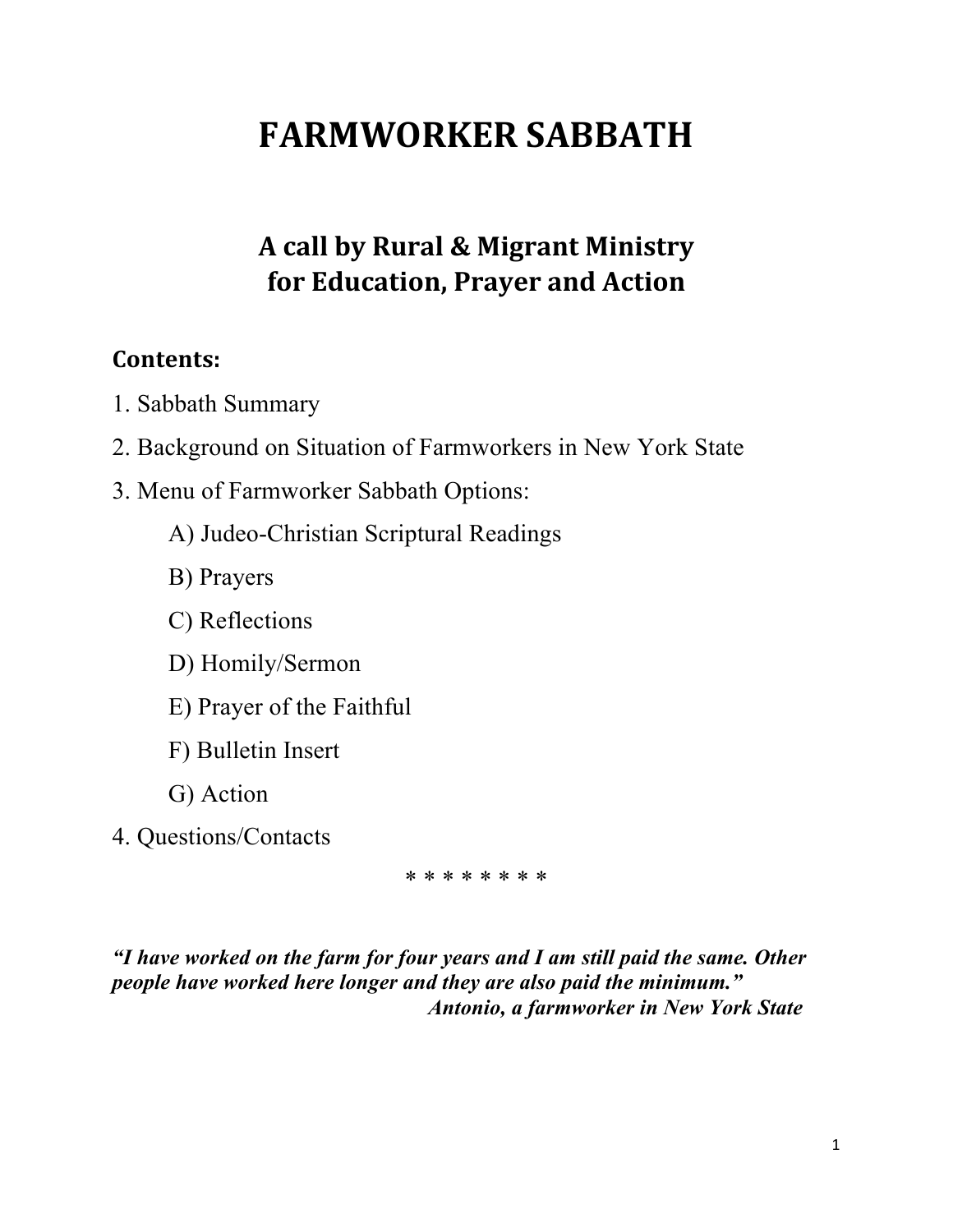## **1. Sabbath Summary**

The purpose of a Farmworker Sabbath is to raise up the MORAL and ETHICAL voices of religious congregations/communities within New York State to focus on the plight of its farmworkers – and to respond to their long-standing injustice with prayer, education and action. Congregations are encouraged to adopt this focus at a regular worship service, an interfaith service, and/or a special Thanksgiving/Harvest service.

Using the materials provided, it the hope of the Justice for Farmworkers Campaign (JFW) that a worship-leader, or liturgy committee, can present a service without extensive preparation. If you have questions, do not hesitate to contact Jose Chapa, JFW Coordinator, or Rev. Richard Witt, RMM Executive Director; their contact information is provided on the last page.

## 2. Background: the Situation of Farmworkers in New York **State**

**Below are two looks at the situation of farmworkers in New York State. The first is a letter from Justice for Farmworkers Campaign leaders. The second a 2014 letter written to a State Senator by a New York State teenager.**

'We, leaders of the Justice for Farmworkers Campaign (JFW,) write to ask for your support as we seek the passage of legislation granting New York State's farmworkers basic labor rights and protections. Farmworkers are the backbone of New York's \$5 billion agricultural industry. We plant and harvest vegetables; pick apples and grapes for New York's lucrative wine industry; feed, clean and milk the herds of cows that supply milk, yogurt and cheese. This is very often grueling and dangerous work. A farm is one of the most dangerous work sites in America.

Yet we farmworkers are being exploited; we are grossly underpaid and exposed to numerous labor, housing and occupational health and safety hazards. We earn little more than minimum wage with no overtime pay. We are not entitled to a day of rest per week, nor is every farmworker eligible for Workers' Compensation when injured on the job. Unlike other workers, we do not have the right to engage in collective bargaining.

How is it that in 2015 farmworkers are excluded from basic labor law protections? This legal anachronism is a legacy of the Jim Crow era. When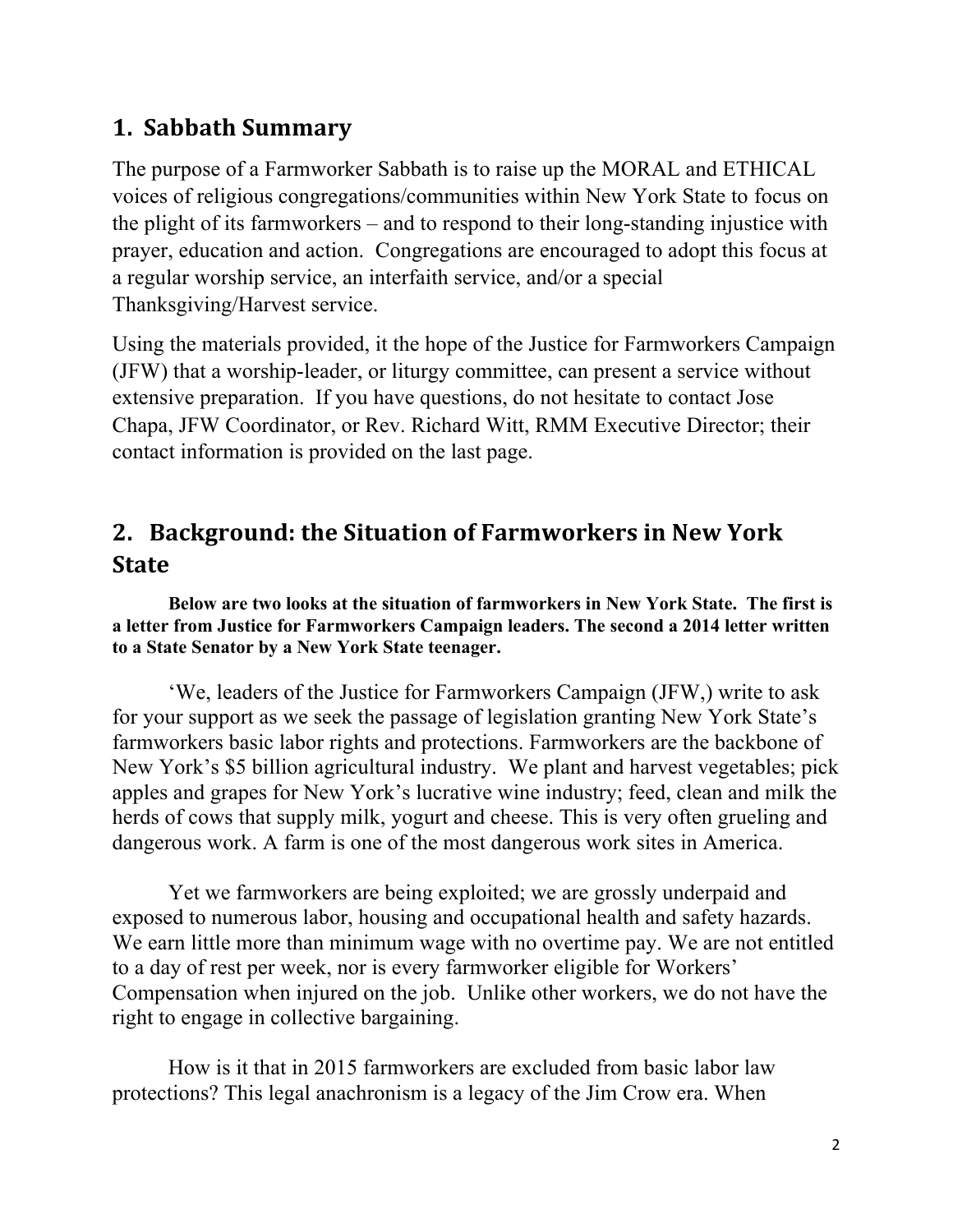President Franklin Roosevelt advanced New Deal reforms broadening workers' right, Southern segregationists withheld their support unless farm laborers and domestic workers – then, predominantly African Americans – were excluded. In order to capture the Southern vote, the Roosevelt administration agreed to exempt these workers from federal labor protections. Today, New York's farmworkers labor in the long shadow of Jim Crow. This injustice is still a matter of color and ethnicity. African Americans once constituted a majority of New York's farmworkers; today they are primarily Latino.

That farmworkers are excluded from the labor laws of New York State is a disgrace. The Farmworkers Fair Labor Practices Act would correct this injustice. This new law would:

- Establish an 8-hour workday for farmworkers
- Provide farmworkers with overtime pay
- Allow farmworkers one day of rest each week
- Require that farmworkers are paid the minimum wage
- Give farmworkers the right to organize and bargain collectively for the purposes of representing and protecting their interests
- Ensure that farmworker housing facilities meet basic standards under the Sanitary Code, including: structurally safe buildings, clean water, adequate light and ventilation, and facilities for sewage disposal
- Provide farmworkers with unemployment pay when laid off from work or terminated
- Require all employers to provide Workers' Compensation benefits to all farmworkers who are injured during the course of employment
- Require a foreman or supervisor who learns that a farmworker is injured on the job to inform the farm owner of that injury
- Allow farmworkers to receive Disability benefits when unable to work due to non-job related sickness or injuries
- Prohibit employers from discharging or discriminating against a farmworker requesting a claim form to seek Workers' Compensation for injuries suffered on the job by
- Requires the posting of notices that inform farmworkers of their right to Workers' Compensation benefits, as required by law, in English and languages other than English.

Please join us in our struggle.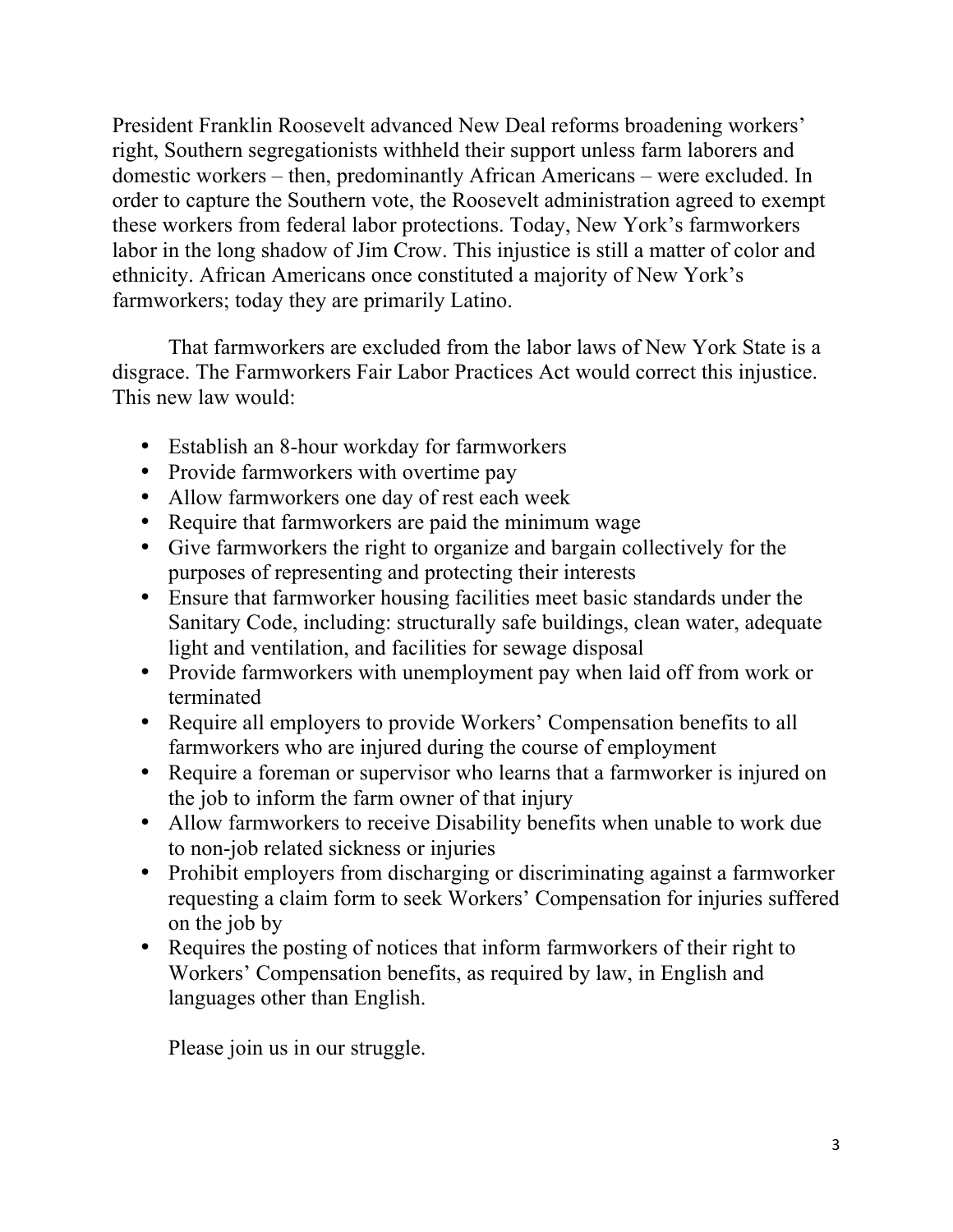*A few years ago, a version of the Farmworker Fair Labor Practices Act, after being passed in the NYS Assembly, came to a vote in the Senate – and lost by three votes. The then-Governor had promised to sign the Bill into law. A victory for farmworkers WILL happen, even though farmworkers and their allies are up against a powerful and well-financed agri-business lobby. Ironically, when a Farmworker Fair Labor Practices Law is passed, it will be a victory also for agriculture in New York State as it finally discards blatantly racist laws and exclusionary practices from the 1930's.*

**This following letter is offered for your reflection and use because of its clarity, conviction, and historical accuracy. Also, it represents the moral voice of many, many young New Yorkers -- who are appalled by the exploitation of farmworkers in their state.**

#### *Dear Senator,*

*A man spent all twelve hours of sunlight each and every day sweating, all seven days of each and every week struggling in the fields of his backbreaking labor. He has worked that way for each and every year for the past ten years straight, without one day off, without one penny of overtime pay. He is the man I just got off of the phone with, the man who lives just a few hours drive from you and me, the man who suffers outdated injustices. He is a New York State farmworker. You are one … of the State Senators who has declared you will vote against his emancipation, the Farmworkers Fair Labor Practices Act. Rather, your efforts will preserve the last of the Jim Crow laws, and freeze progress and deny the attainment of basic rights.*

*The founders of our nation, the writers of the Constitution, declared the farmworkers' rights in the very first lines: 'Congress shall make no law...abridging the freedom of speech…or of the right of people peaceably to assemble, and to petition the Government for a redress of grievances.' Acknowledging these fundamental human rights, we passed the New York State Labor Relations Act, requiring that workers' rights be guaranteed under law. The Act recognizes the right to Collective Bargaining. Furthermore, it states that workers should be protected by an equal minimum wage for adults and children alike, overtime pay, Disability Insurance, a right to a day of rest, and by training or shortened working periods if they are in dangerous conditions. However, a discriminatory and unjustified provision to the Act, section 703, excludes and neglects farmworkers from both the federal and state recognition of workers' rights. So, just as the founders of our nation fought for fundamental rights two centuries ago, so, too, are New York State farmworkers fighting for their rights today. They need your help. Some have lost their jobs simply for advocating their rights. One farmworker I spoke with told me that he and his coworkers were threatened that they would be fired for any complaints, the mention of their rights, or even for speaking with anyone who does not work on the farm. They are shackled, have nowhere to turn, and so … I hope you will not turn a blind eye to this injustice.*

*As a farmer yourself, you know how important farmworkers are to the survival of our farming communities, and you know that many farmers treat farmworkers with dignity and respect. Sadly, not all farmers treat the laborers well. Self-regulation by farmers has failed to*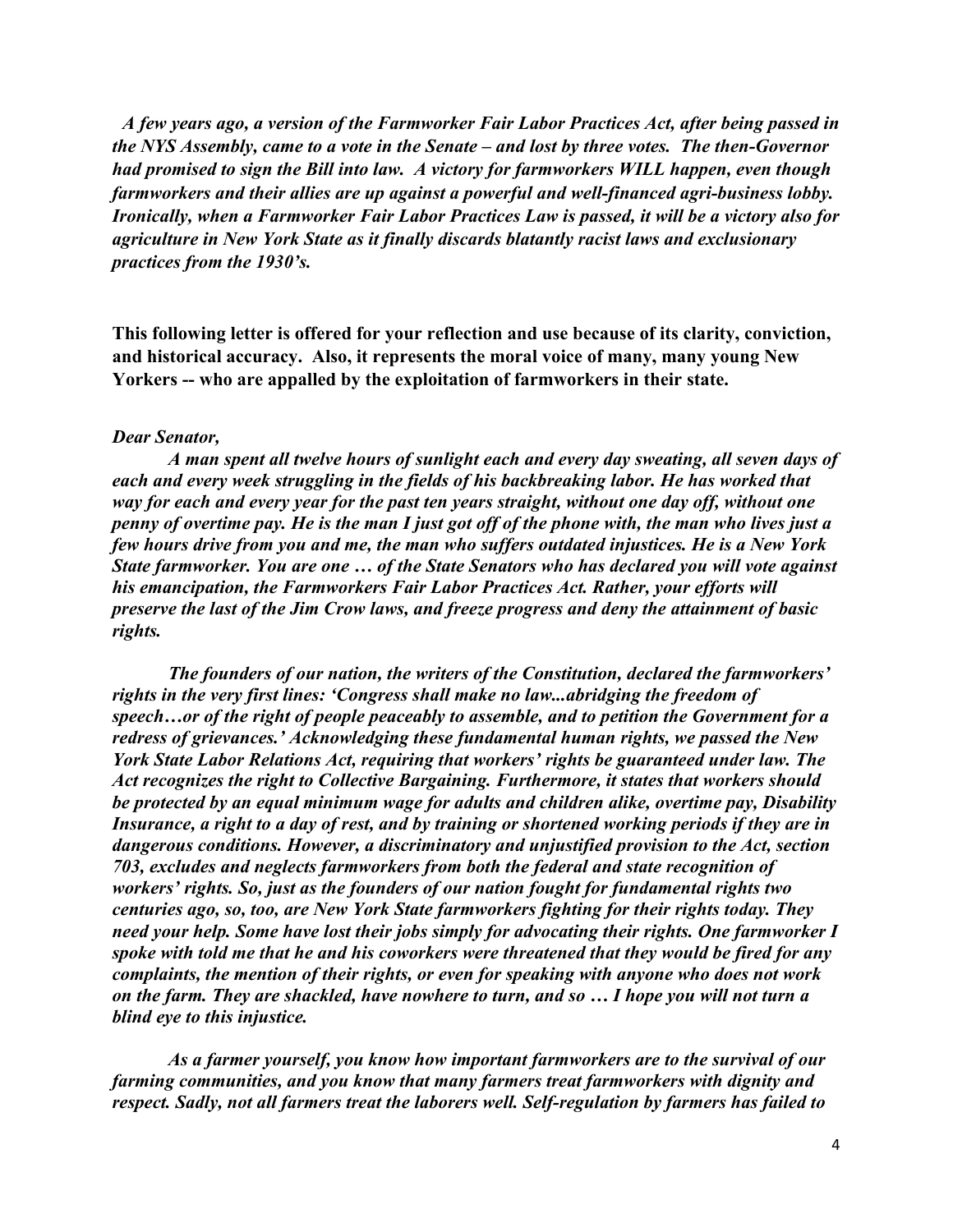*protect farmworkers across our state. So, farmworkers need to have the law on their side in order to protect their basic rights…*

*…The Farmworkers Fair Labor Practices Act does nothing more than extend to the 100,000 men, women, and children farmworkers who make up this great state the fundamental rights of labor protections that almost every other working American has been afforded since President Roosevelt signed the Fair Labor legislation bills in the 1930's. This legislation would give farmworkers what the New York State Labor Relations Act recognized as the basic necessities to which humanity has a right. These are fundamental rights, but rights that you are concerned will financially deplete your District. Your concern is understandable, as providing these basic justices sound expensive, but in reality, this legislation would be in your District's economic interest.*

*Your website recognizes that 'Family farms are struggling across New York,' and that 'For the regional economy to recover and prosper, small farms must be given the tools they need grow.' Giving farmworkers their rights would be the tool needed to give small farmers like you, and those in your District economic opportunity. Eighty-percent of New York farms, including many in your District, do not have any farmworkers. The small farmers who do employ farmworkers have few of them, and often provide housing for their farmworkers in their own homes, and often pay their farmworkers almost double Minimum Wage. On the other hand, large farmers provide mass housing in stacks of one-room shacks, which house large numbers of people with unsanitary bathrooms with twenty workers per toilet. They pay their farmworkers much less than small farmers do, and provide none of the expensive benefits that small farmers often do, such as the health care you value, insurance, heat in winter, or air conditioning in summer. In effect, small farmers pay much more for farmworkers than large farmers do. Since small farmers already provide the minimal rights that farmworkers deserve, requiring large farmers to do the same will create an even playing field, and enhance small farmers' chance to compete.*

*I am confident that if I merely lay out the facts for you, you will see that there is truly only one option. There is only one moral decision as a Democrat, one right decision as an advocate for discriminated minorities, one logical solution as a champion of women's rights, and one humane decision as a conscientious human being. I have faith that you will make the right decision, and support human rights and support your District. I know that we will pass this legislation, because we have hearts that are filled with compassion, minds that are opened to opportunity, and state senators with dreams of creating a New York State that lives up to its most cherished values.*

*You have two months to back this legislation, to bring it to the floor, to deadhead leftover Jim Crow laws, toss sexism in the compost heap, and in their place grow the companion plant of long overdue equity…and make room for minorities and small farmers to flower. By backing this Bill you will help (your) District to cultivate its immense potential. Thank you for considering your ability to fulfill such tremendous rights, dreams, and needs, and support the Farmworkers Fair Labor Practices Act.*

> *Sincerely, Michaela Kennedy Cuomo*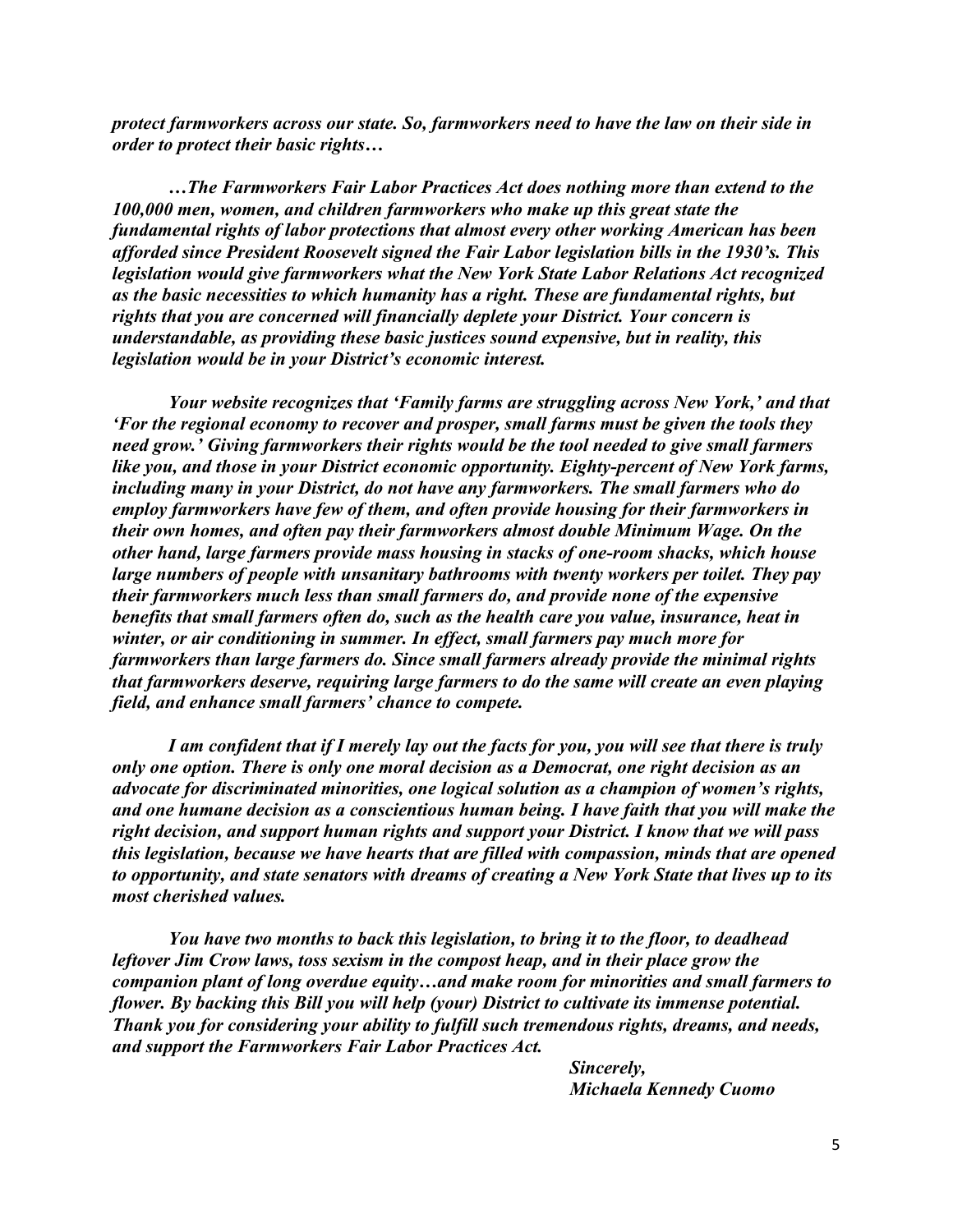*"Sometimes I get upset because Saturday and Sunday are supposed to be days for families to be together, but we are working." Lourdes, a farmworker in New York State*

### **3. Menu of Farmworker Sabbath options:**

#### **A) JUDEO-CHRISTIAN SCRIPTURES**

Selected Passages on Justice for Workers – from which one or more might be used:

Genesis I: 26 – 28: 2 - 15 *God the Creator.* Genesis 2: 1 – 2 *God rested on the seventh day.* Exodus 3: 7 – 8 *God heard the cry of the Israelites.* Exodus 20: 8 – 11 *Remember the Sabbath.* Deuteronomy 15:11 *Open your hand to the poor and needy.* Deuteronomy 24: 14 – 15 *Don't withhold wages of poor and needy laborers – including those of "aliens"* Psalm 72 *God will judge people with righteousness.* Proverbs 21:13 *Don't close your ears to the cry of the poor.* Ecclesiastes 4:1 *God sees the oppressions that are practiced.* Isaiah 30:18 *God of justice.* Isaiah 32:17 *Justice will bring peace.* Isaiah 58: 6 – 8 *The fast God chooses is to loosen the bands of wickedness.* Jeremiah 21: 11 – 12 *Execute justice.* Jeremiah 22:13 *Woe to him who makes neighbors work for nothing and does not give them their wages.* Jeremiah 34 : 8 – 14 *Treat the alien well like God treated the Israelites.* Amos 5: 22 – 24 *Let justice flow like a stream.* Amos 8: 4 – 7 *Woe to those who trample the needy.* Micah 6:8 *God requires us to do justice, love mercy and walk humbly.* Matthew 6:24 *You cannot serve God and mammon.* Matthew 22:39 *Love your neighbor as yourself.* Matthew 25: 31 – 36 *The Kingdom is for those who feed the hungry, Welcome strangers.* Luke 4: 18 – 19 *Anointed to preach good news to the poor.* Luke 10: 27 *Love your neighbor as yourself.* Luke 16: 19 – 31 *Rich man who doesn't see the poor at his gate.* John 3: 16 – 18 *Love not in word or speech, but in truth and action.* Romans 12:21 *Overcome evil with good.* Romans 12:26 *If one member suffers, all suffer.* Philippians 2:4 *Look not to your own interests, but to the interests of others.* I Corinthians 3: 6 – 9 *Each will receive wages according to the labor or each.* James 5:4 *The wages of laborers kept back by fraud cry out.* II Timothy 6: 18 – 19 *Rich people are to be generous and ready to share*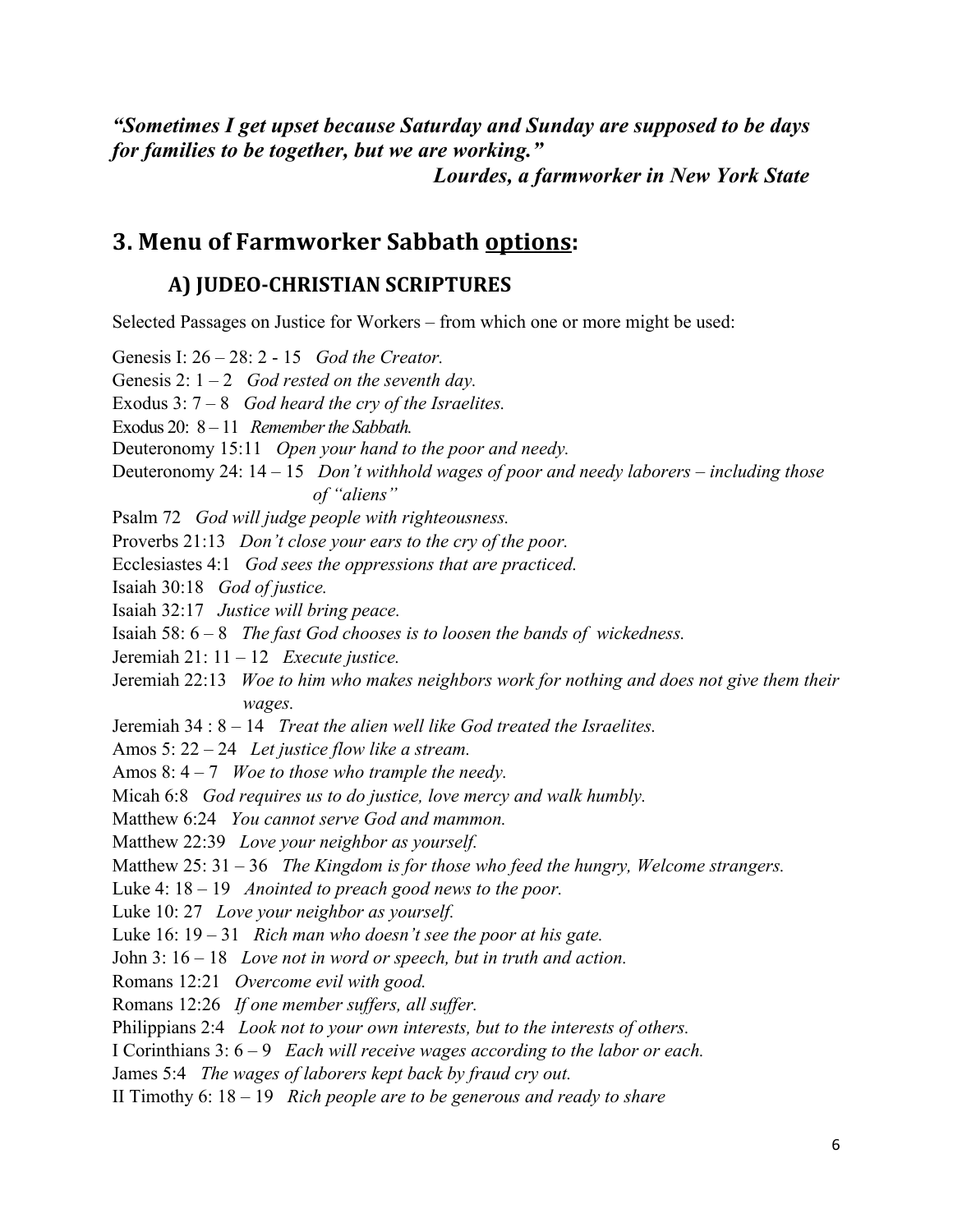#### **B) PRAYERS**

#### **1) Farmworker Prayer – Cesar Chavez**

*Show me the suffering of the most miserable; So I will know my people's plight.*

*Free me to pray for others; For you are present in every person.*

*Help me to take responsibility for my own life; So that I can be free at last.*

> *Grant me courage to serve others; For in service there is true life.*

*Give me honesty and patience; So that I can work with other workers.*

*Bring forth song and celebration; So the Spirit will be alive among us.*

*Let the Spirit flourish and grow; So that we will never tire of the struggle.*

*Let us remember those who have died of justice; For they have given us life.*

> *Help us love even those who hate us; So we can change the world. Amen.*

#### **2) Prayer of Mindfulness – National Farm Worker Ministry**

Let us begin by recalling the words of Cesar Chavez: "*Every time we sit at a table at night or in the morning or enjoy the fruits and grain and vegetables from our good earth, remember that they come from the work of men and women and children who have been exploited for generations…" Almighty God, too often we don't pay attention, we don't stop to think that, even in this day and age, injustice remains an invisible ingredient in much of the food we eat. Shake us awake, Oh God, open our eyes to see our power and obligations as consumers to help put things rights. Justice demands it. Love demands it.*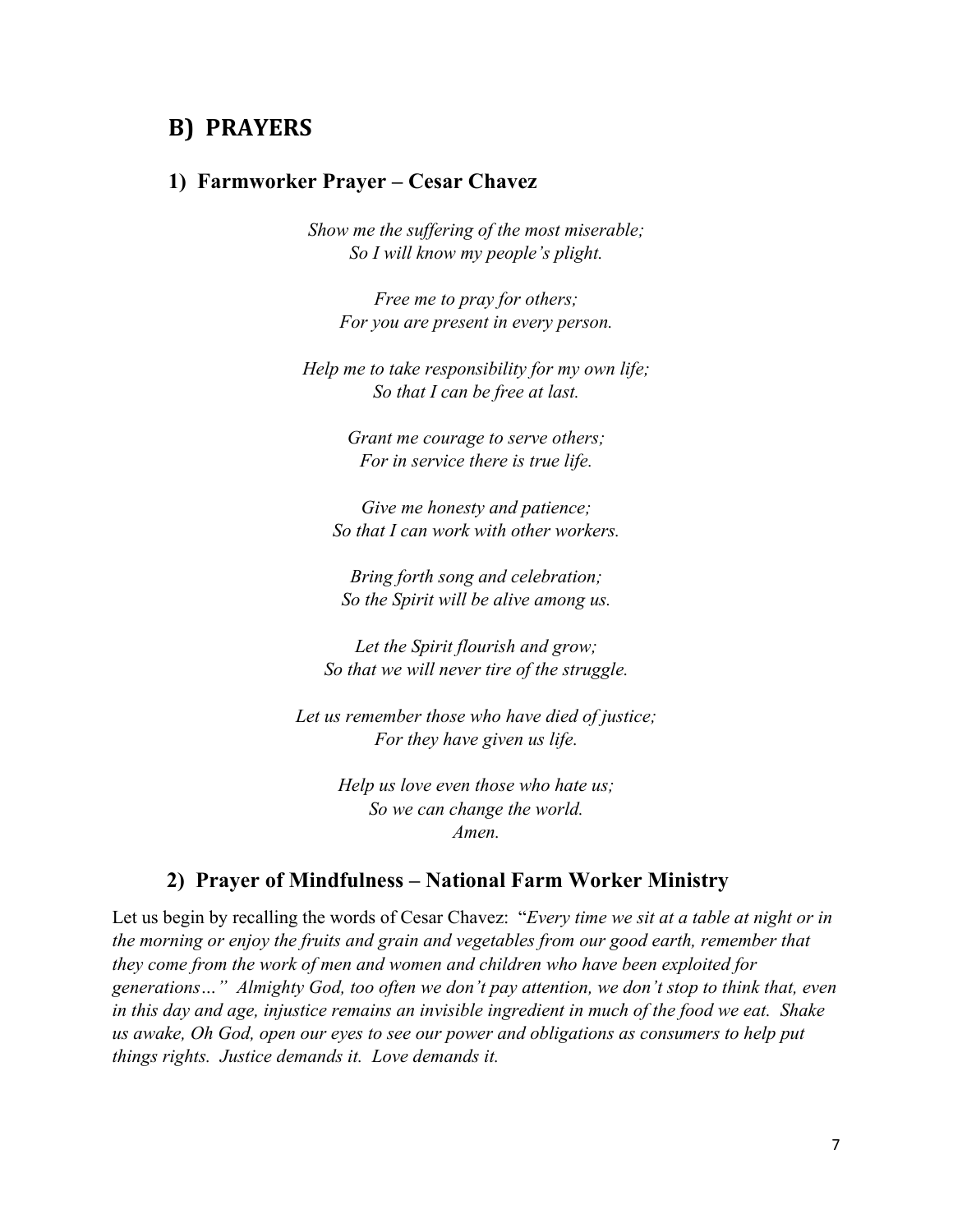#### **3) Prayer for Forgiveness -- Edie Rassel, National Farmworker Ministry**

*'God, we have failed to understand and accept the great demands placed upon us by your kingdom. We have joined causes, but have lost interest. We promised to be courageous, but find ourselves afraid. We want to be sensitive, but find ourselves hard and callous. We are confronted with great opportunities for service in the world of justice and peace, but fail to take advantage of them. Forgive us when we let our comfort stand in the way of the cries and struggles of the poor, the hungry, the sick and the prisoner. We havfe allowed self to blind us and have forgotten that whatever is done to any one of your children is done to you. Have mercy, O God, and hear our confessions. Take our limitations and turn them into possibilities for service. Amen.'*

#### **4) Prayer of Praise**

*Bless the hands of the people of the earth, The hands that plant the seed, The hands that gather the harvest, The hands that carry the burden of life.*

*Soften the hands of the oppressor, Strengthen the hands of the oppressed.*

*Bless the hands of the workers. Bless the hands of those in power above them That the measure they deal will be tempered With justice and compassion. Amen.* 

#### **5) Prayer for Creation -- National Farmworker Ministry**

*Lord of all creation, give us the eyes to see your earth and every element with its intrinsic beauty and value; all people as sisters and brothers. Help us to build up a world where we can share the abundance of this earth through justice and peace, cherishing the beauty in each other, and in all your created world. Amen.*

*"Sometimes we as immigrants work extra hard because we want our efforts to be recognized. That's why we came here, to work, and we give the best of ourselves." Christian, a NYS farmworker*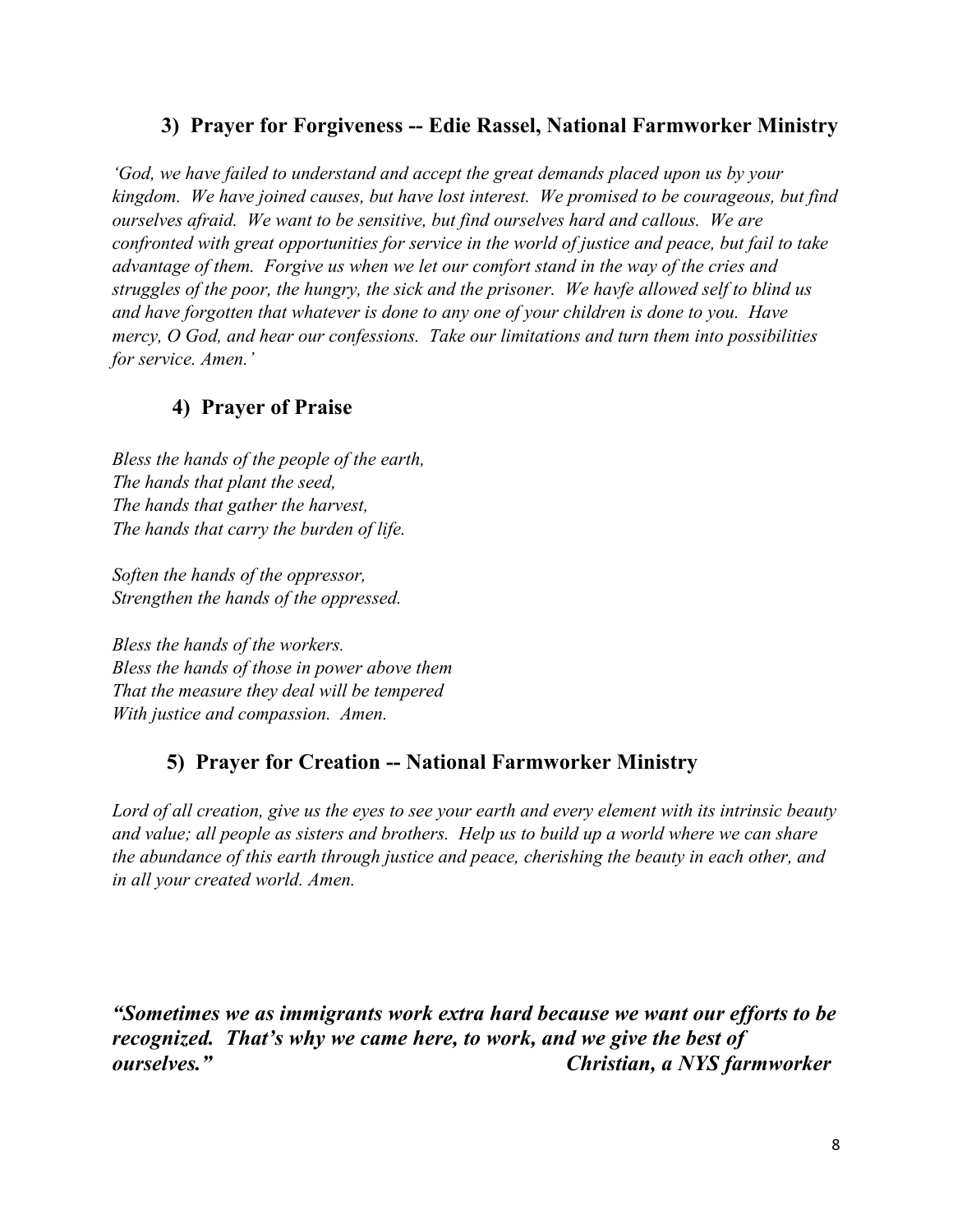## **C. REFLECTIONS**

#### 1**) Giving Yourself -- Cesar Chavez**

*'We can choose to use our lives for others to bring about a better and more just world for our children. People who make that choice will know hardship and sacrifice. But if you give yourself totally to the non-violent struggle for peace and justice, you also find that people give you their hearts and you will never go hungry and never be alone. And in giving of yourself you will discover a whole new life full of meaning and love.'*

#### **2) Theology of the Common Deed – Abraham Joshua Heschel**

*'The teaching of Judaism is the theology of the common deed. The Bible insists that God is concerned with everydayness. The great challenge…lies in how we manage the commonplace. The prophet's field of concern is not the mysteries of heaven, the glories of eternity, but the blights of society, the affairs of the market place.'*

#### **3) Beatitudes of the Farmworker -- National Farmworker Ministry**

**I was hungry**, and you said, "We only deal with problems in the city, not in rural areas."

**I was imprisoned**, and you said you were sorry, but there was nothing you could do.

**I was naked**, and you looked the other way as you passed me by in your expensive three-piece suit.

**I was sick** with pesticide poisoning, and you never thought of the human cost in the vegetables on your table.

**I was homeless**, a migrant sleeping in my old car with my family of six, and you refused to see how your board members could make a difference.

**I was grieving** over my children who never had a chance to get an education, and you said "Too bad" and continued with your business as usual.

*Whatsoever you do to the least of my people, make no mistake, you do it to me.*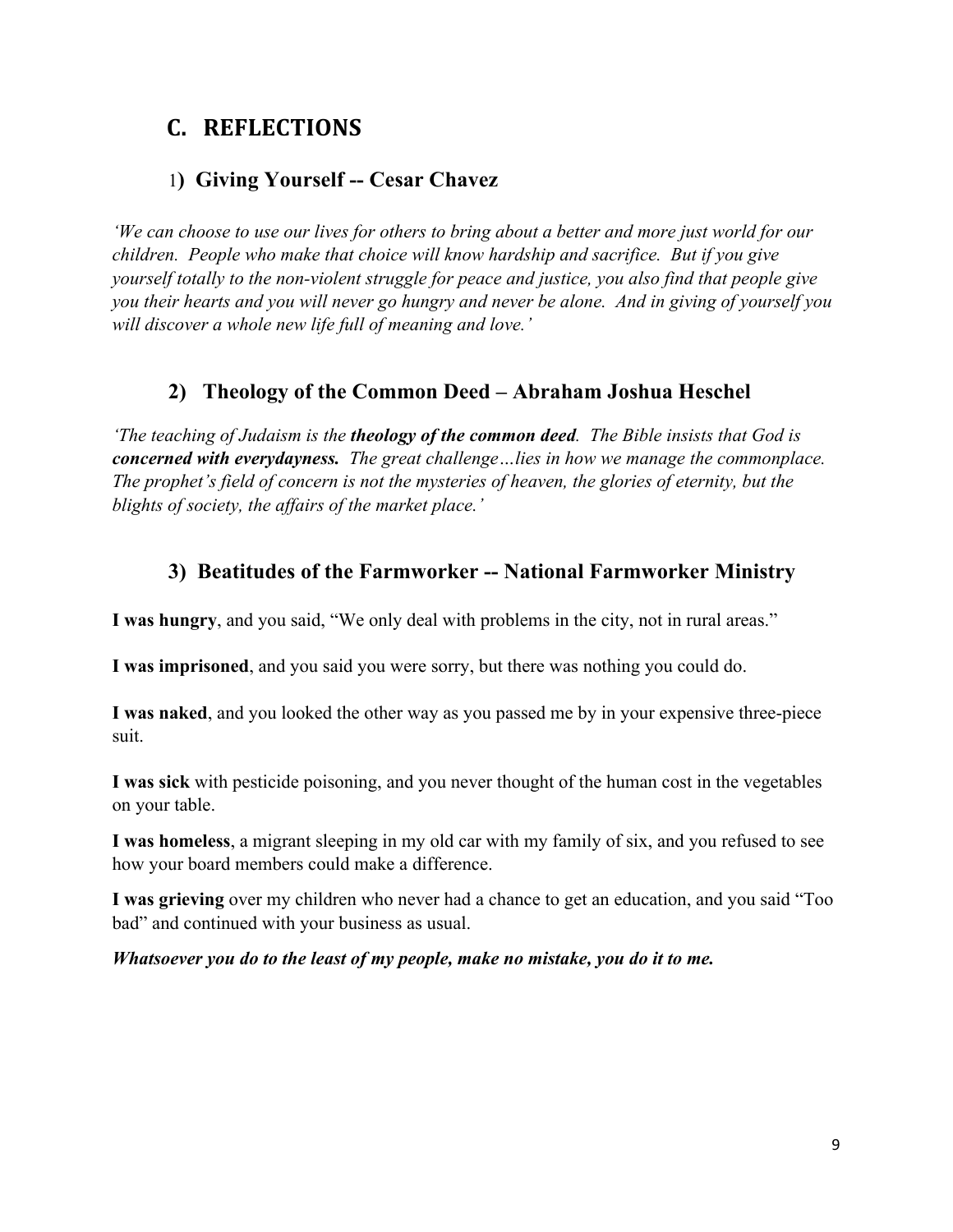#### **3) Personal Responsibility -- Pope Paul VI**

*'Let all the people examine themselves, to see what they have done up to now, and what they ought to do. It is not enough to recall principles, state intentions, point to crying injustice and utter prophetic denunciations; these words lack real weight unless they are accompanied for each individual by a livelier awareness of personal responsibility and by effective action. It is too easy to throw back on others responsibilities for injustices, if at the same time one does not realize how each one shares in it personally.'* 

#### **4) We Shall Overcome -- Rev. Dr. Martin Luther King, Jr., Nobel Peace Prize Lecture**

*'I believe that unarmed truth and unconditional love will have the final word in reality. This is why right, temporarily defeated, is stronger than evil triumphant.*

*I have the audacity to believe that peoples everywhere can have three meals a day for their bodies, education and culture for their minds, and dignity, equality, and freedom for their spirits.*

*I believe that what self-centered men have torn down, other-centered men can build up.*

*I still believe that one day mankind will bow before the altars of God and be crowned triumphant over war and bloodshed and nonviolent redemptive good will be proclaimed the rule of the land. And the lion and the lamb shall lie down together, and every man shall it under his own vine and fig tree, and none shall be afraid.*

*I believe that we shall overcome.'*

#### **5) Yearning into Practice -- Cesar Chavez**

*'Jesus' life and words are a challenge at the same time that they are Good News. They are a challenge to those of us who are poor and oppressed. By His life He is calling us to give ourselves to the other, to sacrifice for those who suffer, to share our lives with our brothers and sisters who are also oppressed. He is calling us to 'hunger and thirst after justice' in the same way that we hunger and thirst after food and water; that is, by putting our yearning into practice.'*

## **D) HOMILY/SERMON**

It is hoped that a rabbi, minister, imam, worship leader or someone else from the congregation would prepare a homily or sermon based on the selected Scriptural texts, reflections and historical background offered above.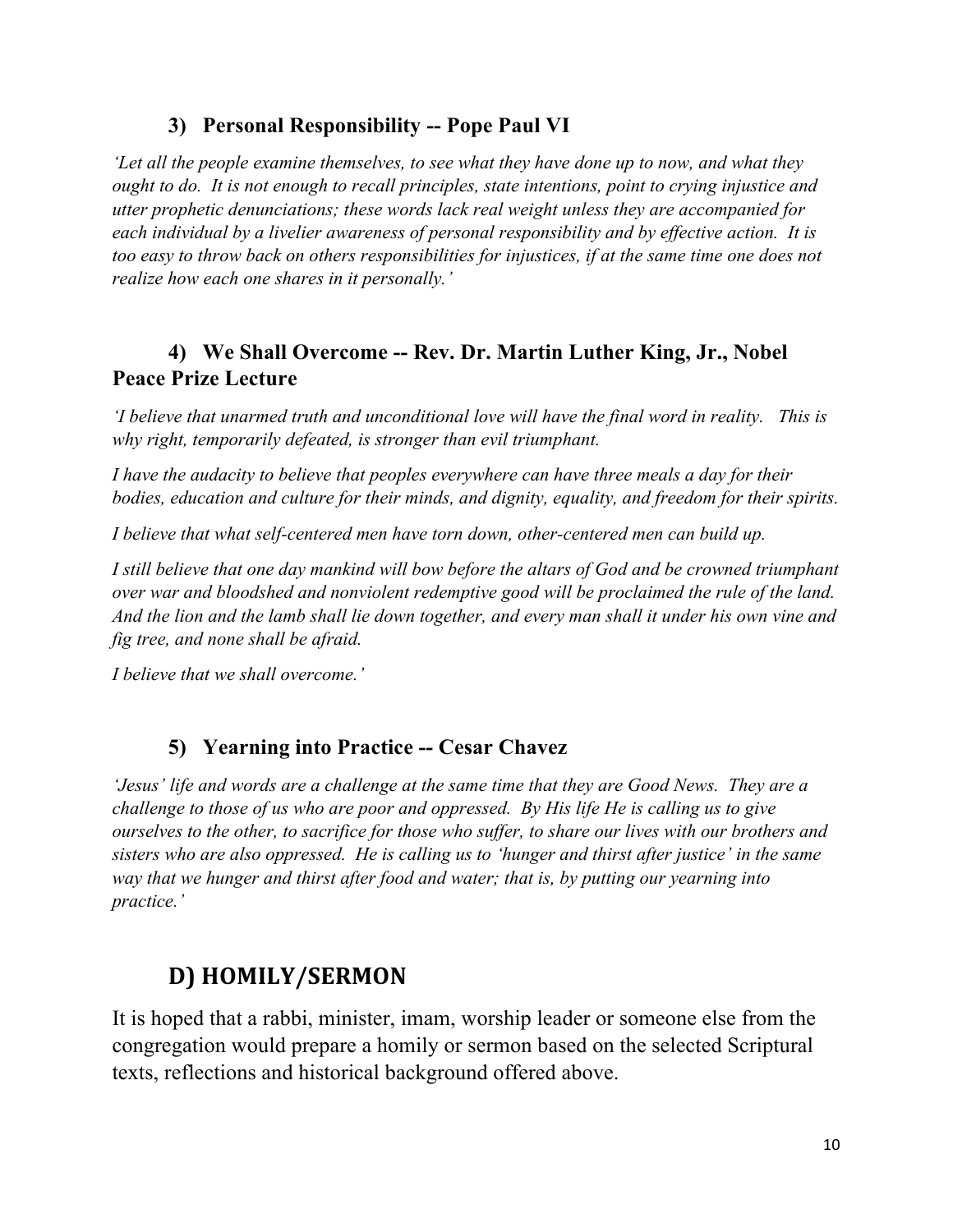### **E) PRAYER OF THE FAITHFUL**

*God, your prophetic word demands justice for all as you have chosen to stand with the lowly, the poor, the leper, the disenfranchised. Show us how to do the same. ALL: God, hear our prayer.*

*God, as people of faith, we are dismayed by laws here in New York State that result in the unjust treatment of workers, that destroy dignity, that perpetuate centuries' old racism. Have mercy upon us for our complicity in this sin. ALL: God, hear our prayer.*

*God, help us to stand with those who provide our physical nourishment, and with you who provide our spiritual sustenance.*

*ALL: God, hear our prayer.*

*God, shatter our complacency; give us a sense of holy outrage about the legal and corporate and political indifference that undermines the work of farmworkers - and of your creation.*

*ALL: God, hear our prayer.*

*God, bless those farmers who go beyond the limits of the law and pay their workers above the minimum wage and care for their health and safety. ALL: God, hear our prayer.*

*ALL: God of Exodus, you went to your people in Egypt, saw their pain and set them free – free from the bondage of their oppressor. And you gave us the prophet Jesus who chose "the least among us" as his own. Inspire us to act with and for New York's farmworkers on their journey to freedom, dignity and justice. Amen.*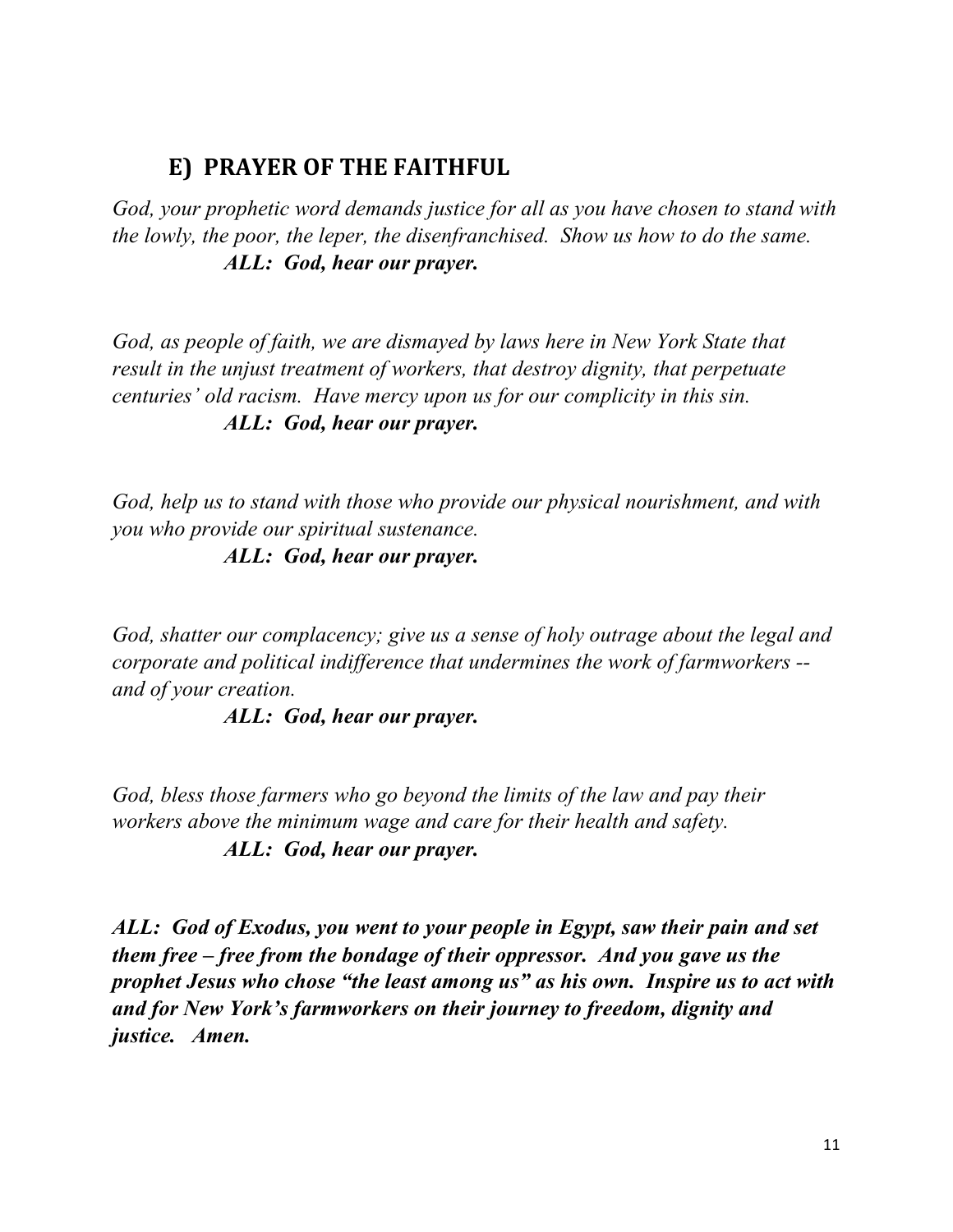### F) BULLETIN INSERT FOR WEEKEND SERVICE

This weekend, our congregation/community will be focusing on the situation of farmworkers in New York State. You may be aware that farmworkers have been excluded from almost all labor rights enjoyed by most workers. Farm laborers plant, pick and process the very food that nourishes us, yet they are not entitled to even a day of rest each week. Yes, they can legally be fired for going to church on the weekend. The list of exclusions is long. They date back to the 1930's when, in order to gain sufficient votes to win the labor rights most of us now take for granted – such as overtime pay and collective bargaining protections – farmworkers were excluded. Why? Because most farmworkers then were black people. As a Representative from Florida said during Congressional debate, "You cannot put the Negro and the while man on the same basis and get away with it." Yet today in New York State, agribusiness is still getting away with it – only now most farmworkers are of Latino heritage. So we will raise up the cry of farmworkers today, during our worship service. And we encourage everyone to also take action by writing to the Governor, either by using a postcard (in the pew if they are available) or creating your own when you return home. The Governor can act to change this terrible injustice either through Executive Order or through leadership of legislative leaders.

#### **Sample wording:**

#### *Dear Governor Cuomo,*

*The time for farmworker justice in New York State is decades overdue. I ask you, through executive order or your leadership with legislators, to bring about fair and equal treatment of New York's farmworkers. I want to be proud of New York, and this is very difficult while New York continues to deny farmworkers the labor rights that all other workers enjoy.* 

*Sincerely, (your name)*

*Governor Andrew M. Cuomo New York State Capitol Building Albany, NY 12224*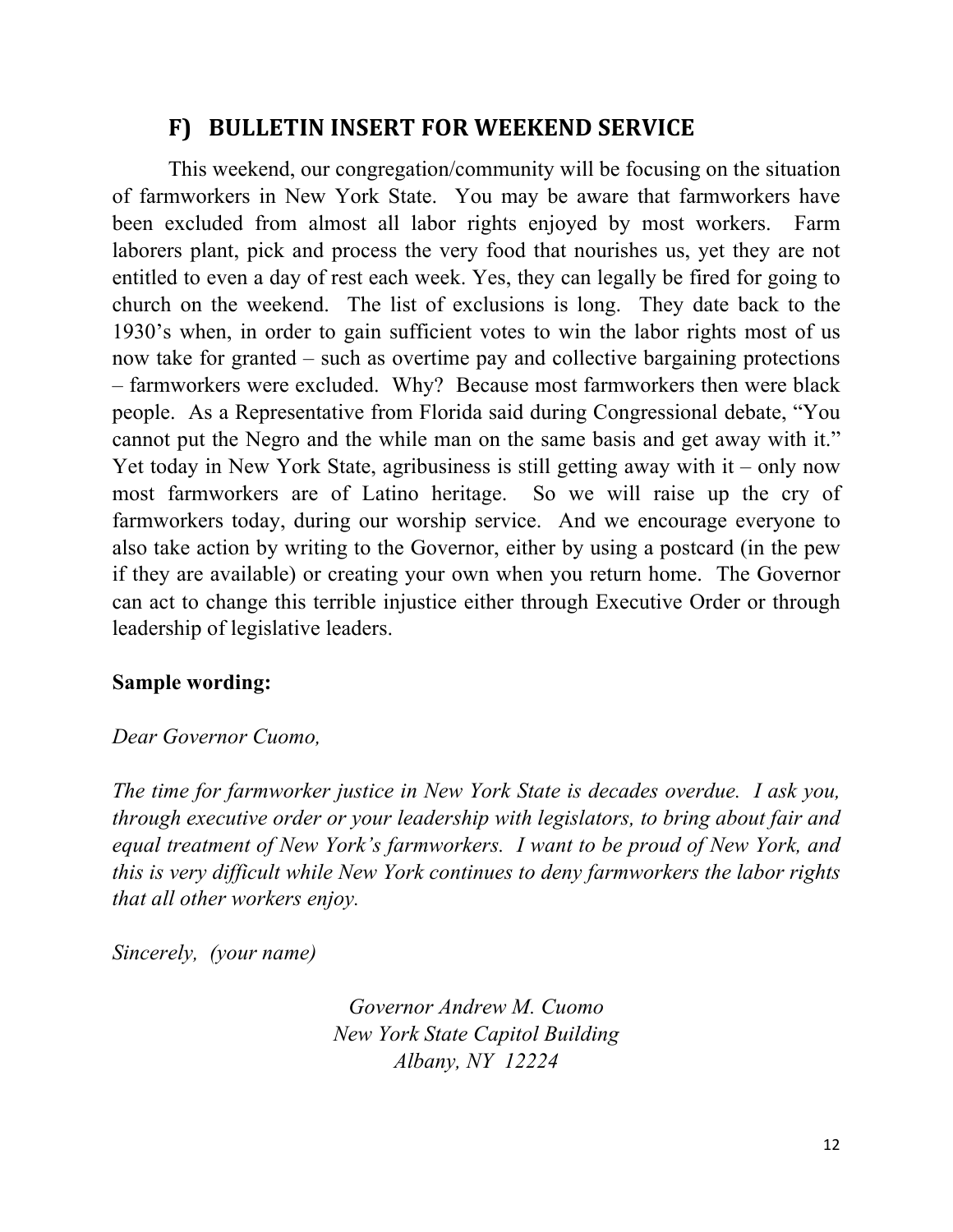### **G. ACTION**

- **Speak about or share this Farmworker Sabbath information with one other congregation or faith-body, such as an interfaith council or judicatory.**
- **Go the website** *FarmworkersNY.org* **and do one or more of the actions it lists, asking others to join you.**
- **Create a one-page petition for your Assembly member and State Senator, asking them to do all they can to bring about passage of the Farmworker Fair Labor Practices Act; circulate at your Thanksgiving or special Farmworker Sabbath service.**
- **Come to Albany on January 17, 2018 and be part of** *A Farmworker Fair Labor Hearing* **that will be held in the Legislative Office Building. A distinguished panel will listen to farmworker and expert testimony and issue a report on the ethical treatment of New York's farmworkers (Visit**  *FarmworkersNY.org* **for more information).**
- **Use the information above to craft a "Letter to the Editor" for your local newspaper – or use the internet to take a stand for farmworker justice here in New York. Copy and send to your State Senator, State Assembly member and Governor Cuomo.**
- **Download and read** *"Milked" --* **a detailed and shocking expose of worker abuse and injustice in New York's dairy industry. The full report can be found at:** *https://milkedny.org*